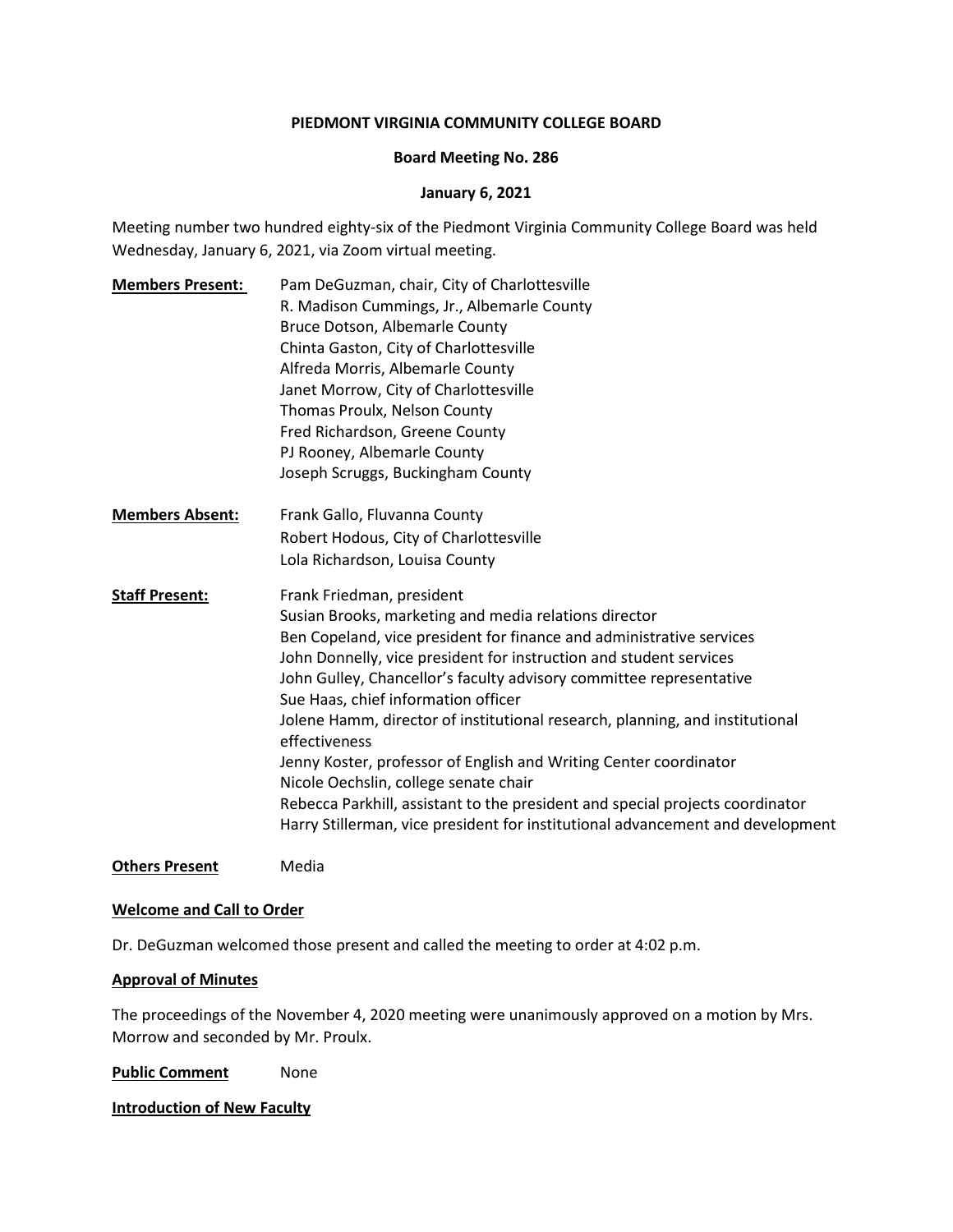Dr. Donnelly introduced the following new faculty members:

Christy Hawkins, dean of workforce services Trisha Kipps, assistant professor, police science and criminal justice Sarah Labensky, instructor, culinary arts Sameh Muhammed, associate professor, DMS program director Kathryn Murray, assistant professor, nursing Katelyn Turner, radiography program clinical coordinator

The Board welcomed the faculty. Dr. Friedman thanked the faculty for joining the meeting and invited them to stay, although it was not required.

At this time, Dr. Friedman requested Board Chair DeGuzman move the order of the agenda and allow the President's Staff Updates to take place before the President's Report. There were no objections.

# **President's Staff Updates**

# *Dr. Ben Copeland, vice president for finance and administrative services*

Solar lights were recently installed in the Stultz Center Parking Lot.

Dr. Copeland commended all PVCC faculty, staff, and students who were here during the fall semester for doing such a great job handling issues related to Covid-19. Faculty communication with students was exceptional. Similar safety measures are in place for the spring 2021 semester.

Preliminary design updates for the Advanced Technology and Training Center (ATTC) were submitted to VCCS and the State Department of Engineering and Building in December. The submitted designs include solar panels, geothermal energy, and net-zero design. Those reviews should be completed in the next 30-45 days. We are still on track for a 2021 start.

Teresa Willis, human resources director, announced her retirement effective April 1. We are beginning the search process for a new director.

### *Dr. John Donnelly, vice president for instruction and student services*

Spring semester classes begin Monday. During the fall 2019 semester, no classes were postponed, canceled, or delayed. We received 24-30 reports of on-campus students testing positive for Covid-19. Because protocols and procedures were followed, there was no course disruption.

We are in a similar situation for the spring 2021 semester. We will continue to offer synchronous, asynchronous, and hybrid. Most courses are online while approximately 12-15% of courses are in-person classes.

Additional funding for students is available for the spring semester. Re-Employing Virginians (REV), part of the CARES Act, provides direct tuition assistance for G3 courses. We had a brief window of time to get students recruited, certified, and into programs. PVCC was able to serve over 200 students with full tuition paid by these funds. The total funding was as follows: 122 credit students received a total of approximately \$200,000 and 89 non-credit students received approximately \$85,000. Thanks to a new bill, the funding has been extended into the new semester.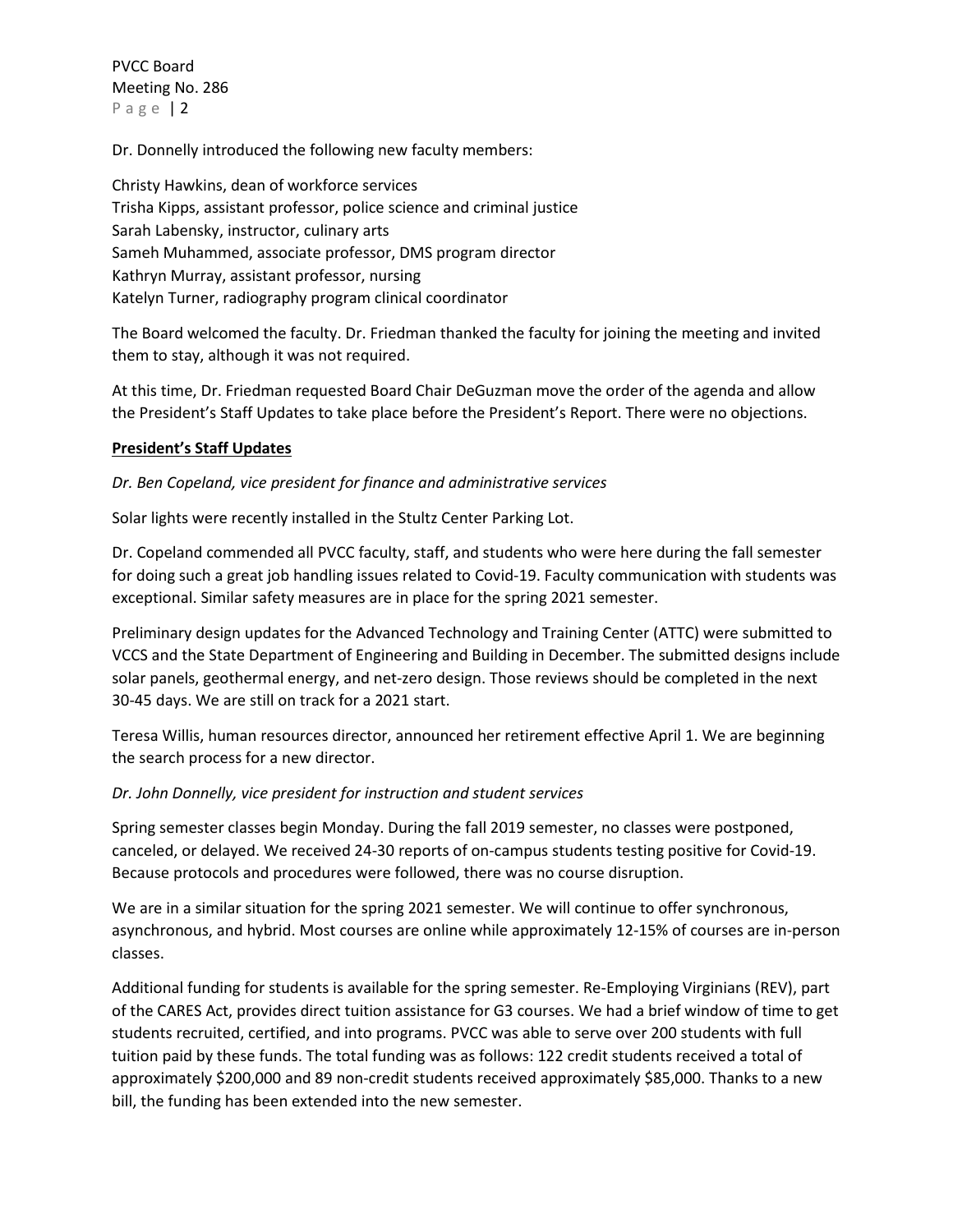PVCC has a partnership with the Boys and Girls Club to provide academic advising. We have hired a new full-time academic advisor who is working with Boys and Girls Club participants and their parents to assist them with college decisions such as PVCC and/or other universities.

PVCC's One Book program will continue during the spring semester. We typically do not offer a One Book in the spring semester but will do so this spring. The book is titled, "You're More Powerful than You Think." If you would like a copy, please inform Dr. Donnelly.

Dr. Friedman detailed the implementation of the partnership with the Boys and Girls Club. Dr. Friedman and Mr. Stillerman met with a fundraising prospect, one of significant wealth who had a very strong relationship with the Boys and Girls Club but not with PVCC. The potential donor was very supportive of our mission and saw the opportunity to merge the strengths of the two. The Boys and Girls Club population is predominately a minority population and PVCC is always looking for ways to communicate with our community's minority population. The individual donated \$500,000 to PVCC to initiate the partnership. We will station a PVCC advisor at the Boys and Girls Club to work with the children and their parents. Many parents can take advantage of what we offer at PVCC. The community has great trust in the Boys and Girls Club. That trust will position our advisor to promote PVCC and help both students and parents.

### *Sue Haas, Chief Information Officer*

The Oracle upgrade to 9.2 is in its first phase, which is primarily back-office testing processes. Throughout the spring semester, the Information Technology Department (IT) will be working on the user end of the upgrade.

Our current room scheduling software vendor no longer supports the software. They communicated this change to PVCC in December and gave IT four weeks to find a new software product. The transition to new software took place on December 15. Room-booking administrators will be trained by the end of January. The new software is Ad Astra, which will not only schedule rooms but will also prove useful for capacity planning for the deans. We are one of the first VCCS schools to move to Ad Astra.

PVCC faculty requested technology training for students as some students are having a hard time using Zoom. The IT Team will host some technology training sessions during the first two weeks of classes. This training is meant to ensure students have what they need to be successful.

Another phishing exercise was recently completed and more employees are becoming aware of phishing scams. Only 10% of PVCC employees clicked through a false email. Our percentage decreases each time we have the exercise.

The IT team has created three High-Flex classrooms. All faculty will be given a virtual tour of the classrooms, and a few faculty members will pilot the rooms and provide feedback. These new classrooms will allow higher enrollment in some classes. Ms. Haas thanked Dr. Donnelly for his partnership.

Due to additional funding from the CARES Act, the switch project, which would have taken two to three years to complete, will be completed within a year. Another order will go out in a few weeks and will be paid using ETF funding.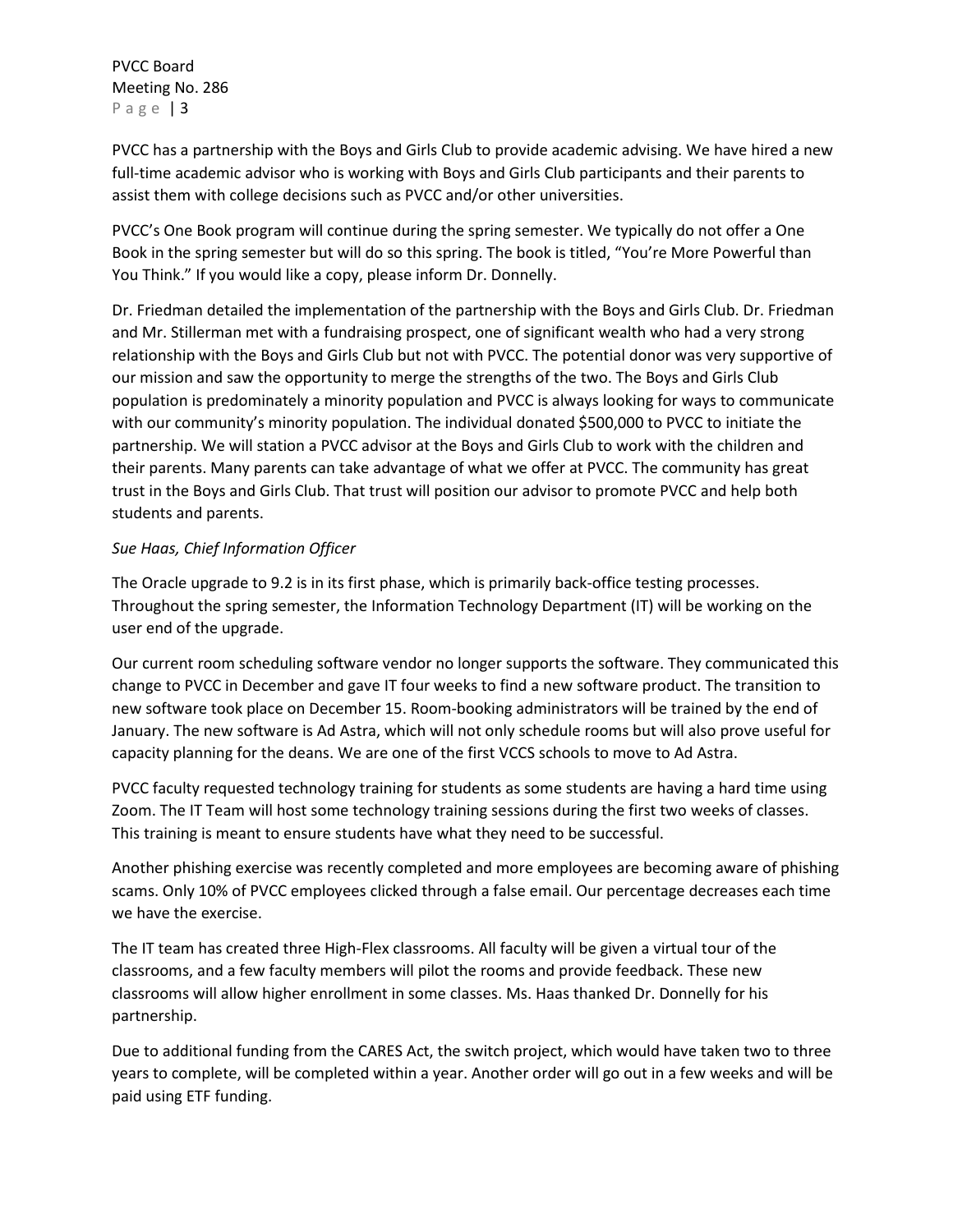*Harry Stillerman, vice president for institutional advancement and development*

Mr. Stillerman provided a status report for 2020.

The Educational Foundation has received an extraordinary amount of support from faculty and staff, as well as an equally impressive philanthropic response.

The Foundation received a matching \$2 million gift challenge, which set the Foundation Board in motion to move forward with a \$10 million capital campaign. The campaign has three priorities; facility enhancements which includes the ATTC, expanding workforce development programs, and student success initiatives. Campaign work began in July by organizing the leadership committee.

At the November College Board meeting, Mr. Stillerman announced that the Foundation met the first deadline of \$1 million. Since that meeting, the Foundation has received another \$1.5 million in commitments, which puts us above the \$2 million match. The capital campaign has reached a total of \$8.5 million toward the \$10 million goal. This was achieved without an official public announcement. The Foundation is thrilled with where we are and the work that has taken place. Mr. Stillerman expressed that he is grateful to the Foundation Board, the PVCC faculty and staff, and Dr. Friedman's leadership.

Outside of the campaign, annual fundraising has experienced wonderful results as well. The goal of \$250,000 was exceeded.

The Educational Foundation has hit all of its benchmarks this year.

Eighty-five employees participated in the annual fund, and collectively over \$120,000 was donated to the Foundation. A total of \$450,000 in awards was received for 320 scholarships, which is up \$125,000 from last year. This is a record number of scholarships. A continued focal point is PVCC4U, which will be extended into spring and into next year.

An email announcement about the College Board Service Award was sent to employees. Mr. Stillerman looks forward to bringing nominations to the Community Relations Committee.

*Jolene Hamm, director of institutional research, planning, and institutional effectiveness*

Dr. Hamm presented information on enrollment and the results of a student survey, which focused on PVCC's move to online learning in response to Covid-19.

Fall enrollment is down 4% from last fall semester.

Focusing on the student survey, 93% of students felt PVCC took the appropriate precautions to prevent the spread of Covid-19. The students also noted that the professors, advisors, staff, and administrators were very helpful. Dr. Hamm shared several student comments from the survey.

# **President's Report**

Despite the pandemic, PVCC's faculty and staff have done an exceptional job. All showed flexibility and learned new skills, and students felt we were meeting their needs and doing a great job.

*Budget*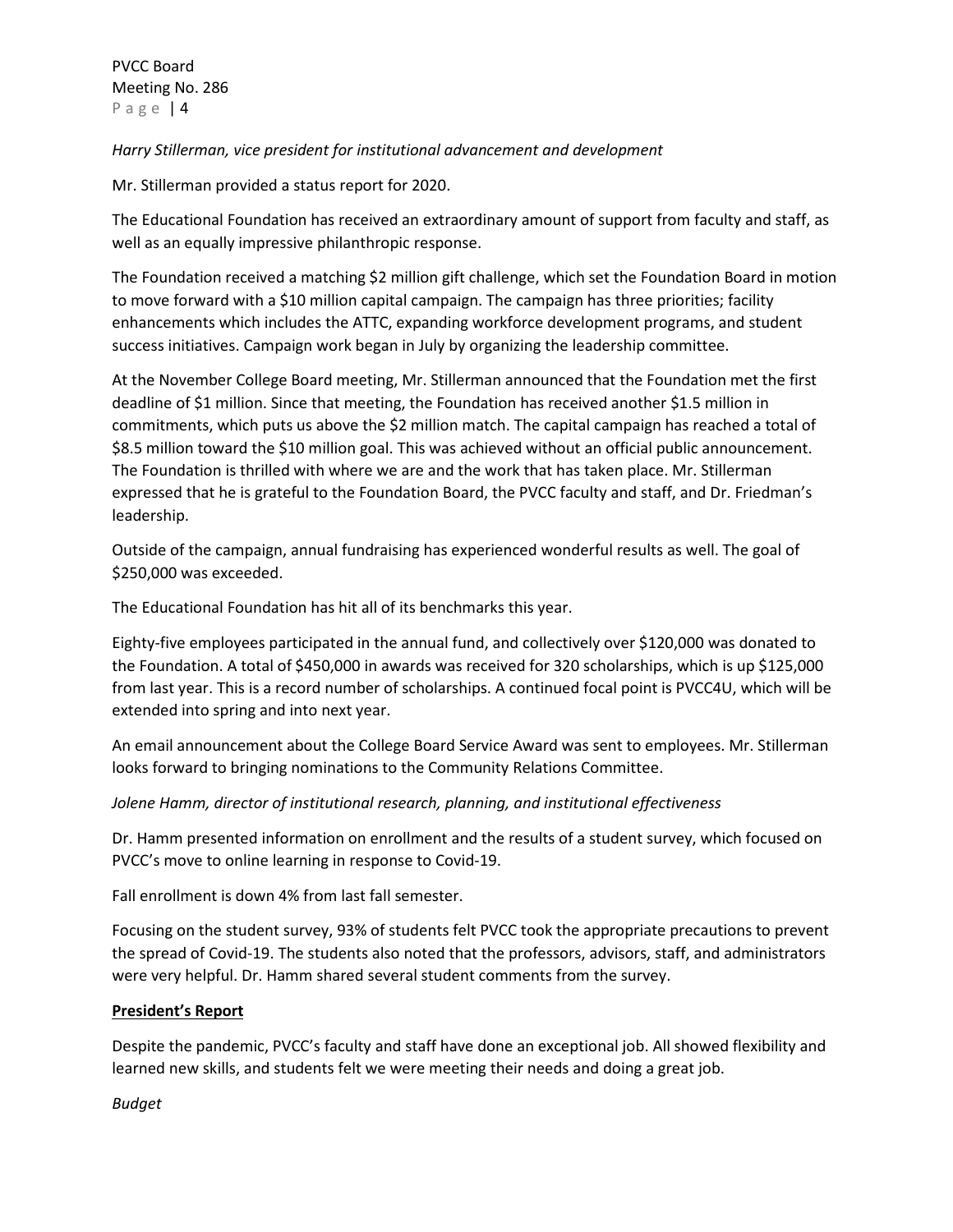Tuition revenue, state appropriation, and federal funding through the CARES Act/Stimulus Act affect PVCC's budget. In terms of tuition, fall enrollment was down between 4 and 5%, resulting in a shortfall of approximately \$250,000. This semester, it appears we may be down as much as 10%, resulting in a \$500,000 shortfall. Although we have a few more days to try to improve on that, 10% is realistic and not surprising. In the fall, we were at 4 or 5% enrollment compared to 9.5% nationally. Normally when unemployment is high and the economy is bad, community college enrollment goes up. Now with the pandemic, Dr. Friedman has seen the biggest drop in his 44-year community college career. Nationwide, people do not have money and education is not in the budget. This decline in enrollment is in keeping with what is happening throughout the Commonwealth and the nation. The good news is that federal funding is now offsetting the loss of tuition revenue. The college received money from the stimulus signed in the summer. Although we do not know exactly how much money the college will receive from the new stimulus package signed last week, it will be enough to offset the loss of revenue from tuition. This is important because we are losing money from the Workforce Services budget as well. Many workforce programs are strictly hands-on and had to be canceled. The federal money will help with that loss of revenue also.

The loss of tuition and the addition of stimulus funding will balance out and we may even have some federal money that will help with new expenses related to Covid-19, such as air purifiers and cleaning supplies. The college can use those federal funds to pay for the many expenses incurred due to Covid-19.

State funding is level, which is wonderful news. In the summer, we were being prepped for a 5%, 10%, or even 15% loss of state funding. So far, there have been no cuts and there are no new cuts in the Governor's budget proposal.

We have had no layoffs or furloughs because of the pandemic. Unfortunately, some sister institutions have needed to layoff and furlough employees. We have been managing funds appropriately and budgeting so we do not look only at the short-term, but a year or two in advance as well.

### *General Assembly*

This is a short session since the General Assembly is dealing with the second year of the biennium budget. Only amendments to the budget are being discussed at this time. The biggest increase in funding that the Governor has proposed is to support his G3 program. The G3 program was discussed last year. The budget has \$36 million slated for the programs for next year. G3 is essentially a financial aid program. Students must meet certain requirements of low-to-moderate income to be eligible. The funding is only for career and technical education programs, both credit and non-credit. It does not cover transfer programs. Although it is unclear whether the G3 funding will make it past the General Assembly, the Chancellor is very optimistic that it will.

Financial aid for individuals is surfacing as a major issue. Our enrollment is dropping due to the people losing jobs and income because of the pandemic. Several initiatives have been implemented at both the state and federal levels, but it can be confusing because they all have a different set of eligibility requirements. This makes it difficult to market a clear message to the public. Dr. Friedman voiced this concern with the Chancellor, requesting ways to make it more simplified and understandable by the public. There is speculation about the Biden administration taking up the issue. Dr. Jill Biden has been a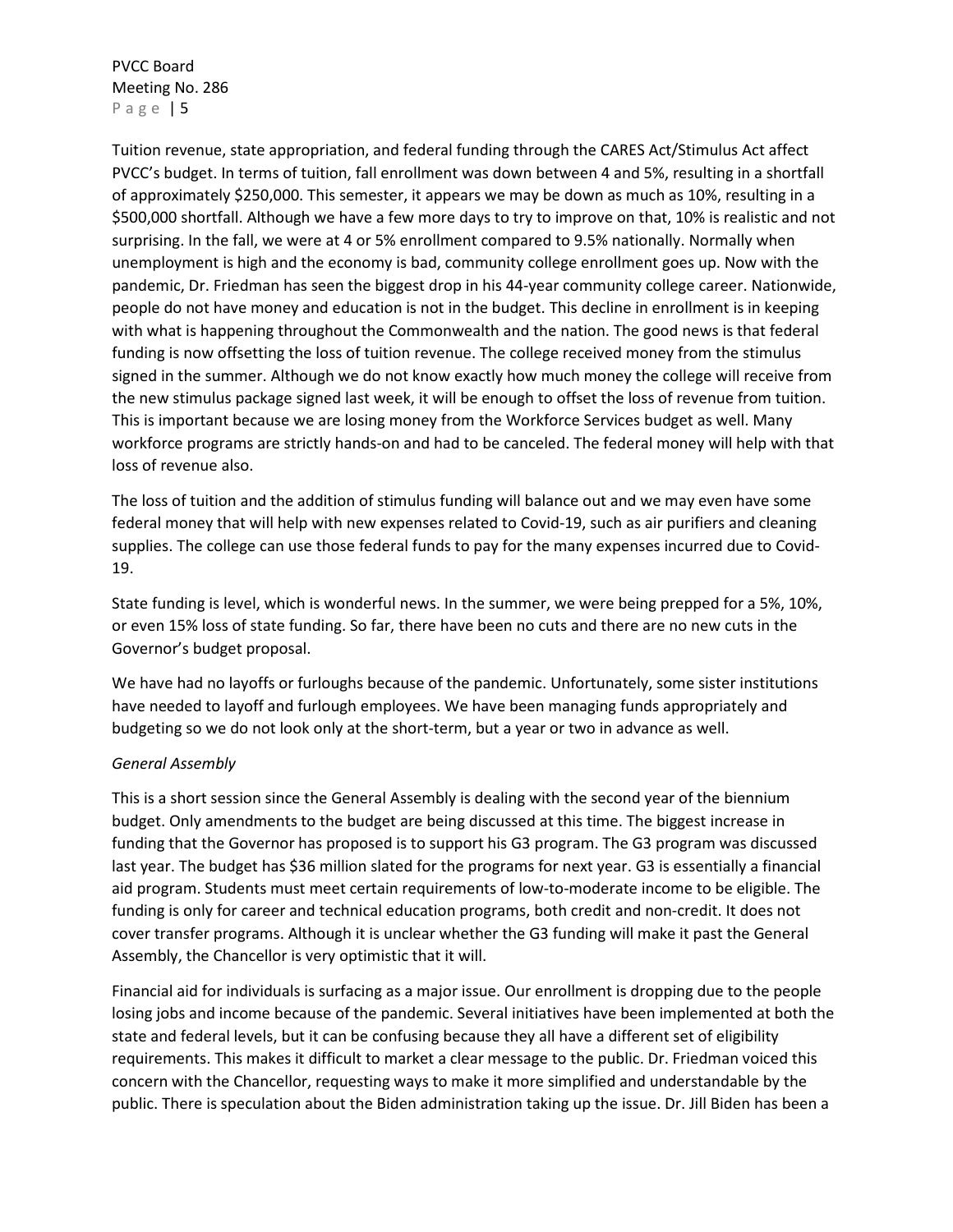faculty member at Northern Virginia Community College and is a huge supporter of community college education. Hopefully, Dr. Biden will encourage some action on student financial aid to make community colleges more affordable.

# *Advanced Technology and Training Center (ATTC)*

The college has received full funding for the ATTC. The building project is no longer in jeopardy. We received the full \$4 million for alternative energy for a net-zero building. Dr. Friedman thanked Mrs. Morrow for her work advocating for alternative energy for this project. The attitude of the Commonwealth has changed. Initially, we did not receive great support from the state and we had to fight for money to use alternative energy. We have now received great support from the Department of Engineering and Buildings and the VCCS. In fact, the VCCS vice chancellor for facilities feels we have broken ground as PVCC is the first to have a net-zero building. The vice chancellor expects future building projects to be modeled after ours. With help of the state, we have geothermal wells in addition to solar panels, creating more alternative energy use.

Board member Gaston raised a question about childcare and asked if that is part of the issue with our students' ability to enroll. Dr. Friedman noted that although there was no data, he believes it has an impact. Many of our faculty and staff have been dealing with the issue, especially during the pandemic. Many schools are in flux and parents working full-time have to teach their children at home. K-12 schools often change the plan of whether students learn at school or home. Childcare is a very important issue to many of our students and an important issue in our community. PVCC has had a longstanding strategic plan to try developing a childcare center on campus. Although we came close a few times, the partnerships fell through each time. Right now, the United Way provides childcare scholarships for our students. They work closely with our Network2Work clients. Network2Work lines up childcare through the United Way's efforts. Anything that can be done to help is valuable.

The Cares Act funding can be used for childcare. With the first stimulus, PVCC distributed \$800,000 directly to students, which was a check written directly to students per federal regulations. Childcare was one of the eligible expenditures. The students received the money as a lump sum with a list of eligible expenditures. We do not have the regulations for the second stimulus yet, but we expect to have that information in the next thirty days.

Board member Rooney mentioned an interview Dr. Friedman did recently on WNRN in November. She recommended posting the interview on the President's web page. It was a very good interview and a good way to showcase how well PVCC understands the challenges faced by potential students.

Board chair DeGuzman noted that at each meeting, she is so impressed with all the work being done by PVCC. Particularly now, to hear so much good news and positive student feedback is wonderful. Student success, philanthropy, etc. is amazing during these difficult times. Dr. DeGuzman said it is a joy to be associated with the college and hear those wonderful things.

### **Facilities Renaming Committee**

Last July, the State Board for Community Colleges directed local community college boards to review facility names to determine whether the names were inconsistent with the college's mission regarding equity and anti-discrimination. At the September Board meeting, the directive was discussed and a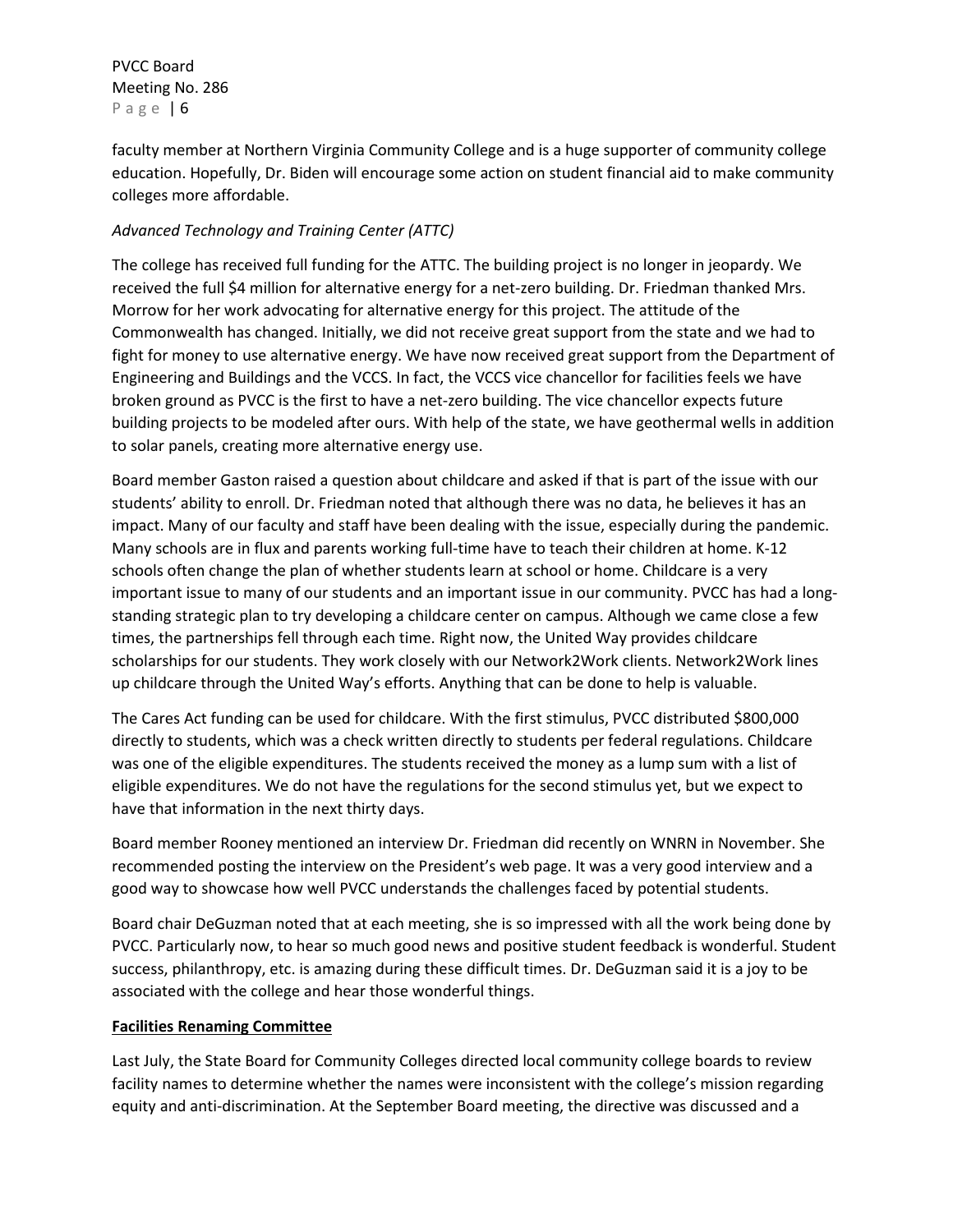committee was formed. The committee's charge was to look at the names of 17 facilities (rooms and buildings). Three faculty members were asked to assist with the research. The committee met several times and used available public records for background research. The committee established ground rules to look only at the individual, not the family, and to rely solely on public records, not oral history, interviews, antidotes, etcetera. The committee reserved the right to go further if necessary. Each person's biographies were thoroughly researched. The 17 names were sent to everyone on the College Board for feedback. No negative comments were received and no negative information was uncovered during the research.

The committee unanimously decided that there would be no reason to recommend to the Board to do further research or consider renaming any facilities. The committee noted that no search is completely exhaustive and there is no guarantee that significant negative information does not exist. However, the committee's due diligence was thoroughly and professionally completed.

The Board discussed the recommendation to review College Policy II-18.0, Naming of College Facilities. Mr. Stillerman will suggest revisions to the policy and make it more specific to ensure adequate due diligence is performed. The policy will prove we have a process in place and that it is followed. The University of Virginia's policy directs adequate due diligence.

The current policy also allows for naming related to service to the college. The majority of PVCC's named spaces have been named based on financial contributions. Some donors request their donation be used to recognize an outstanding faculty member through facility naming. Examples were given of facilities named for individuals who have demonstrated public and/or college service.

Board chair DeGuzman thanked the committee and faculty for their hard work.

### *Motion:*

The Facilities Naming Review Committee recommends no changes to current named facilities and spaces. The Committee recommends that the College review and update the Naming of College Facilities Policy (II-18.0) to ensure appropriate vetting processes are in place when considering future naming opportunities (*Attachment 2).*

Mr. Dotson moved to adopt the recommendation of the Committee. Mr. Cummings seconded. A vote by roll was taken, as follows:

| Pam DeGuzman, aye             | Janet Morrow, aye    |
|-------------------------------|----------------------|
| R. Madison Cummings, Jr., aye | Thomas Proulx, aye   |
| Bruce Dotson, aye             | Fred Richardson, aye |
| Chinta Gaston, aye            | PJ Rooney, aye       |
| Alfreda Morris, aye           | Joseph Scruggs, aye  |
|                               |                      |

The roll call vote was unanimous in the affirmative and the recommendation was adopted.

Dr. Friedman will communicate the Board's decision to the State Board and the Chancellor.

### **Program Highlight – PVCC Writing Center**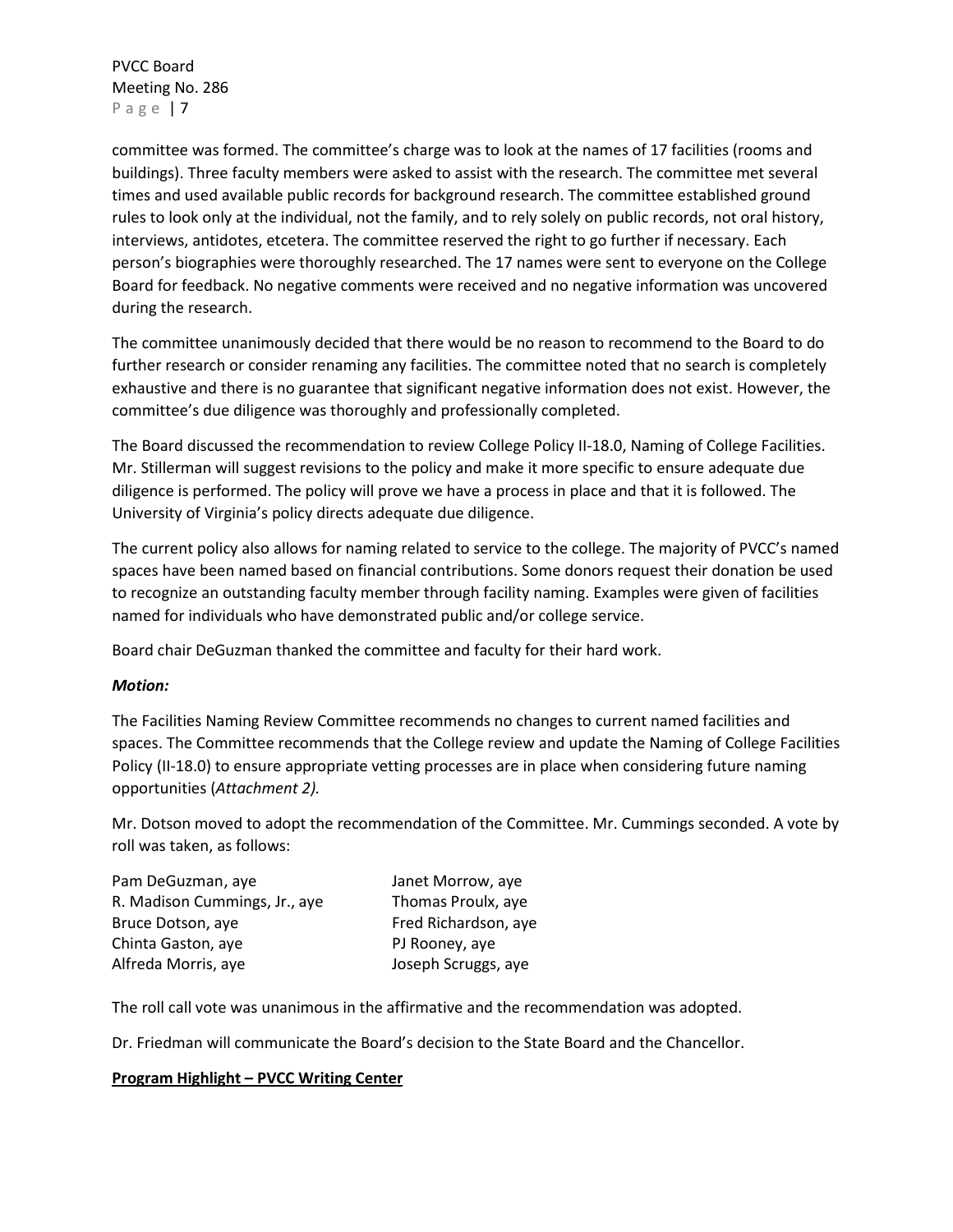Dr. Donnelly introduced Jenny Koster, professor of English and Writing Center coordinator. Professor Koster has received numerous awards and was recently honored as a recipient of the State Council of Higher Education for Virginia (SCHEV) 2021 Outstanding Faculty Award. This award is the highest honor for faculty members at all Virginia public and private universities. Professor Koster was one of 72 nominees and was selected from 20 finalists. She is one of 11 faculty throughout Virginia to receive the award. She has the distinction of being the only community college faculty member to receive this award.

Professor Koster presented information about the Writing Center to the Board. The PowerPoint presentation was informative and the Board members were very impressed with the good work being done at the Writing Center.

Mr. Dotson noted that as a former reader and judge in the Essay Contest, several women from the Fluvanna Women's Correctional Center submitted essays and two won awards. Mr. Dotson hopes the college can continue to reach out to these students and find ways for them to continue to be involved in the contest.

Chair DeGuzman asked about tutor volunteers. Professor Koster noted that we do have opportunities, but it is a commitment for the volunteers. They must participate in training and other processes, including staff meetings. It is difficult to find a volunteer with the ability to commit the time required to be a tutor.

# **Chair's Report**

Board chair DeGuzman asked if there were any further comments for the good of the order. Mr. Cummings mentioned watching the All-College meeting held virtually earlier in the day. He commented on how everything seems to be in flux right now. Mr. Cummings also mentioned the Charlottesville 100 Group and their excitement of the new building energy design.

A revised College Board calendar was included in the packets (*Attachment 3).* 

The next College Board meeting is March 3, 2021, at 4 p.m. via Zoom.

### **Adjournment**

There being no further business, the meeting adjourned at 5:44 p.m.

*[Signature Page Follows]*